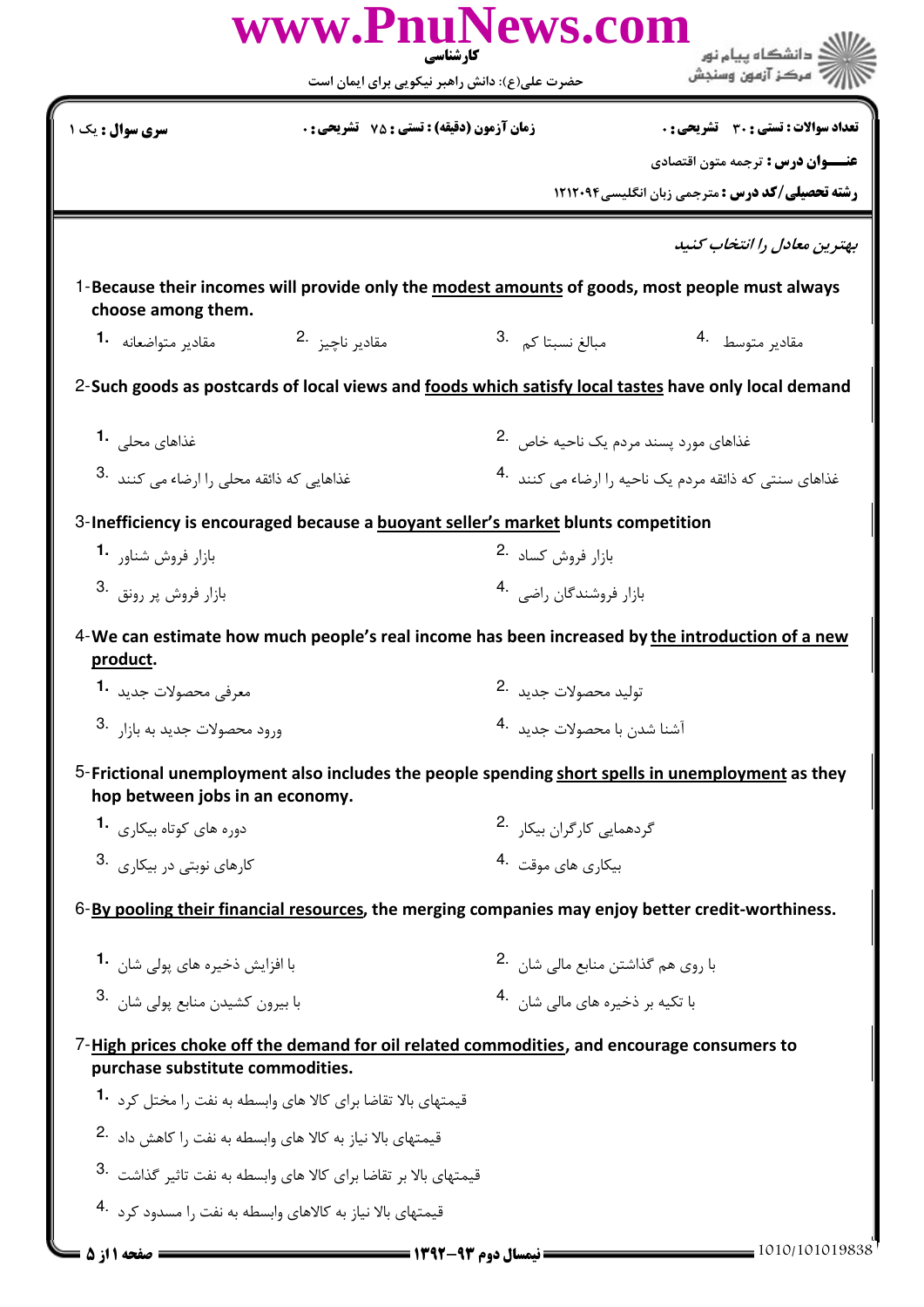|                                                                                            |                                                                                                 | www.PnuNews.com<br>کارشناسی                                                                               | <mark>ڪ دانشڪاه پيام نور</mark>                                                                       |  |  |  |
|--------------------------------------------------------------------------------------------|-------------------------------------------------------------------------------------------------|-----------------------------------------------------------------------------------------------------------|-------------------------------------------------------------------------------------------------------|--|--|--|
|                                                                                            | حضرت علی(ع): دانش راهبر نیکویی برای ایمان است                                                   |                                                                                                           | ' مرڪز آزمون وسنڊش                                                                                    |  |  |  |
| سری سوال : یک ۱                                                                            | <b>زمان آزمون (دقیقه) : تستی : 75 ٪ تشریحی : 0</b>                                              |                                                                                                           | تعداد سوالات : تستي ; 30 ٪ تشريحي ; 0                                                                 |  |  |  |
|                                                                                            |                                                                                                 |                                                                                                           | <b>عنـــوان درس :</b> ترجمه متون اقتصادي                                                              |  |  |  |
|                                                                                            |                                                                                                 |                                                                                                           | <b>رشته تحصیلی/کد درس :</b> مترجمی زبان انگلیسی1۲۱۲۰۹۴                                                |  |  |  |
| her role as an expert.                                                                     |                                                                                                 |                                                                                                           | 8-The advocacy role of an economist about what society should do must be distinguished from his/      |  |  |  |
| وظيفه دفاعي 1.                                                                             | نقش حمايتي 2.                                                                                   | نقش مشاوره ای .3                                                                                          | نقش کارشناسی 4.                                                                                       |  |  |  |
| 9-An IOU money is a medium of exchange based on the debt of a private firm or individual   |                                                                                                 |                                                                                                           |                                                                                                       |  |  |  |
| سند بدهکا <sub>ر کی</sub> <b>-1</b>                                                        | واحد ذيحسابي 2.                                                                                 | سند بهره بردا <sub>د</sub> ی 3.                                                                           | حساب بانکي پر بهره <sup>4</sup> ۰                                                                     |  |  |  |
|                                                                                            |                                                                                                 | 10-Micro economists tend to offer a detailed treatment of one aspect of economic behavior                 |                                                                                                       |  |  |  |
|                                                                                            | اقتصاد دانان خرد تمایل دارند که درباره یک جنبه رفتار اقتصادی یک بررسی مفصل ارائه دهند <b>1۰</b> |                                                                                                           |                                                                                                       |  |  |  |
|                                                                                            | اقتصاد دانان خرد اغلب به بررسی مشروح یک جنبه رفتار اقتصادی می پردازند <sup>.2</sup>             |                                                                                                           |                                                                                                       |  |  |  |
|                                                                                            |                                                                                                 | اقتصاد دانان خرد گرایش دارند که بررسی مشروح در مورد یک جنبه رفتار اقتصادی پیشنهاد دهند <sup>.3</sup>      |                                                                                                       |  |  |  |
|                                                                                            |                                                                                                 | اقتصاد دانان خرد اغلب به ارائه تیماری جزء به جزء از یک جنبه از رفتارهای اقتصادی تمایل دارند <sup>4.</sup> |                                                                                                       |  |  |  |
| additional expenses.                                                                       |                                                                                                 | 11-Net product is the value of the increment of product expected from employing a man minus the           |                                                                                                       |  |  |  |
| باقيماندە توليد <b>1</b> ۰                                                                 | افزايش محصول 2.                                                                                 | مازاد محصول <sup>.3</sup>                                                                                 | محصول خالص 4.                                                                                         |  |  |  |
|                                                                                            | in equilibrium as the ways that they are paid.                                                  |                                                                                                           | 12-The income of workers who could borrow capital and produce for themselves would be the same        |  |  |  |
| دارای توازن <sup>1</sup> ۰                                                                 | متوازن 2.                                                                                       | د <sub>ر</sub> حالت تعادل <sup>3.</sup>                                                                   | با داشتن موازنه م                                                                                     |  |  |  |
| fact.                                                                                      |                                                                                                 |                                                                                                           | 13-The continuum in which abiding entity of capital resides is a continuity of ownership not physical |  |  |  |
| مستمر 1.                                                                                   | 2. يايدار                                                                                       | $3.$ جاودانه                                                                                              | ابدی <sup>.4</sup>                                                                                    |  |  |  |
| 14-We find that the greater part of the value of imports and of exports offset each other. |                                                                                                 |                                                                                                           |                                                                                                       |  |  |  |
| نامتوازن کردن <b>1</b> ۰                                                                   | جبران كردن 2.                                                                                   | متوازن کردن <sup>3</sup> ۰                                                                                | افت كردن <sup>.4</sup>                                                                                |  |  |  |
| customary profit.                                                                          |                                                                                                 | 15-According to Say's Law all that is produced can be sold at a reasonable price, including the           |                                                                                                       |  |  |  |
| سود متعا <sub>د</sub> ف <b>1</b> ۰                                                         | منفعت مرسوم 2.                                                                                  | خ <sub>ر</sub> يد متداول <sup>.3</sup>                                                                    | بهره مصرف كننده 4.                                                                                    |  |  |  |
|                                                                                            | 16-The moral seems to be in favor of egalitarianism.                                            |                                                                                                           |                                                                                                       |  |  |  |
| برابر سازی <sup>-1</sup>                                                                   | تساوى طلبي . <sup>2</sup>                                                                       | قضاوت اخلاقى <sup>3</sup>                                                                                 | استعداد لذت 4.                                                                                        |  |  |  |
|                                                                                            | 17-Veblen could make no headway against neoclassical metaphysics.                               |                                                                                                           |                                                                                                       |  |  |  |
| راه پیش <sub>۶۰</sub> <b>-1</b>                                                            | موافقت 2.                                                                                       | موفقيت <sup>.3</sup>                                                                                      | د <sub>ر گیر</sub> ی .4                                                                               |  |  |  |
| <b>: صفحه 12ز 5 ـــ</b>                                                                    |                                                                                                 | <b>==</b> نیمسال دوم ۹۳-۱۳۹۲ <del>- - -</del>                                                             | 1010/101019838                                                                                        |  |  |  |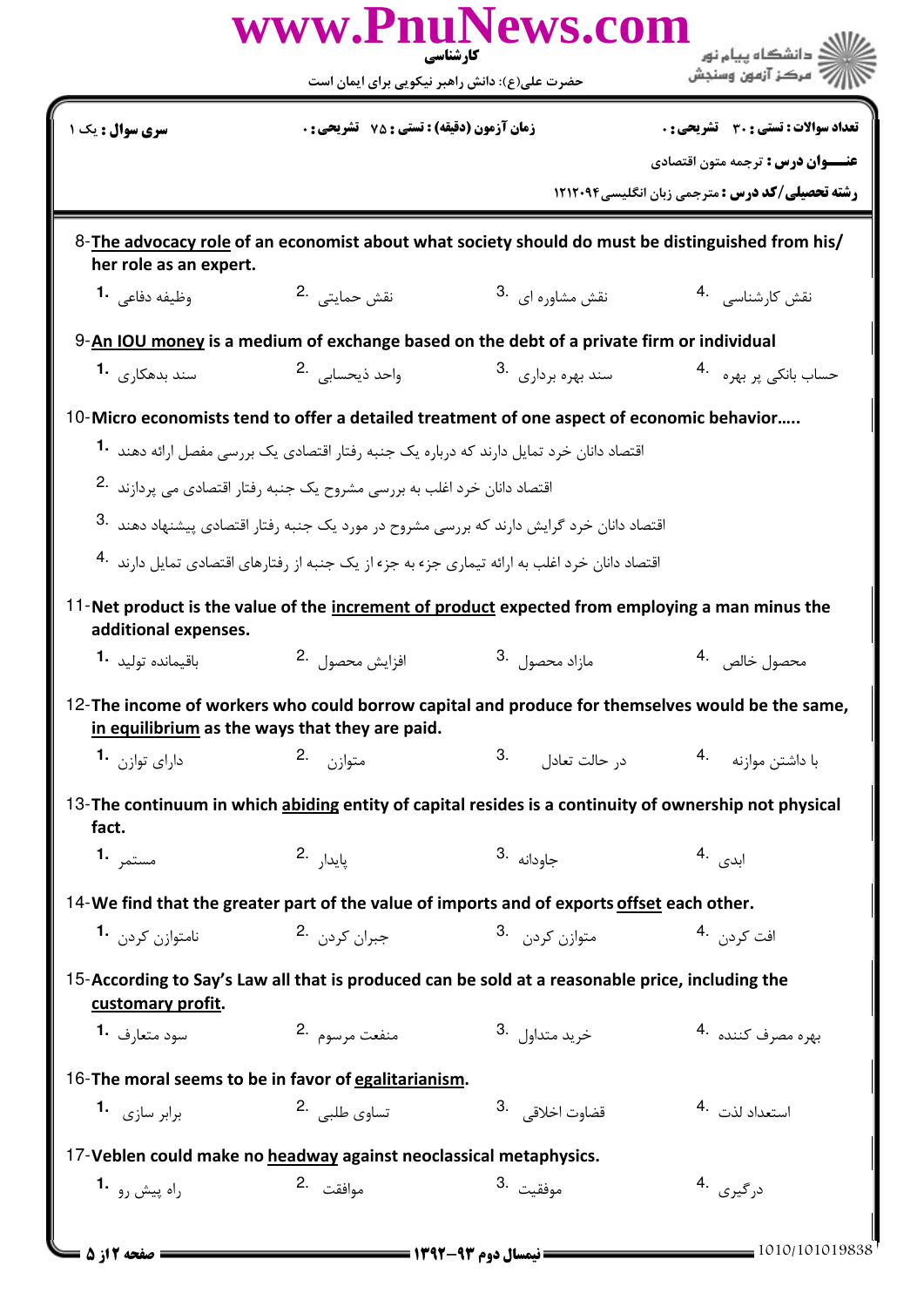|                                         |                                                    | www.PnuNews.com<br>کار شناسی                                                                                            | ڪ دانشڪاه پيام نو <b>ر</b>                                                                                            |
|-----------------------------------------|----------------------------------------------------|-------------------------------------------------------------------------------------------------------------------------|-----------------------------------------------------------------------------------------------------------------------|
|                                         |                                                    | حضرت علی(ع): دانش راهبر نیکویی برای ایمان است                                                                           | مركز آزمون وسنجش                                                                                                      |
| <b>سری سوال :</b> یک ۱                  | <b>زمان آزمون (دقیقه) : تستی : 75 ٪ تشریحی : 0</b> |                                                                                                                         | تعداد سوالات : تستى : 30 ٪ تشريحي : 0                                                                                 |
|                                         |                                                    |                                                                                                                         | <b>عنـــوان درس :</b> ترجمه متون اقتصادي                                                                              |
|                                         |                                                    |                                                                                                                         | <b>رشته تحصیلی/کد درس :</b> مترجمی زبان انگلیسی،۱۲۱۲۰۹۴                                                               |
|                                         |                                                    | 18-Possessing utility, commodities derive their exchangeable value from two sources.                                    |                                                                                                                       |
| <b>1.</b> مبادله ا $,$ شها              | قابل مبادله 2.                                     | ارزش مبادله .3                                                                                                          | ارزشهای مبادله شده <sup>4</sup> ۰                                                                                     |
|                                         |                                                    | 19-The artisans own their productive equipment - a loom for weaver, a forge for the blacksmith.                         |                                                                                                                       |
| تجهيزات توليدى 1.                       |                                                    | ابزار آلات خلاقانه 2.                                                                                                   |                                                                                                                       |
| $3.$ ابزارهای نوآورانه                  |                                                    | 4. لومان بونا                                                                                                           |                                                                                                                       |
| wages.                                  |                                                    | 20-Landowners framed out their land; the farmer contracted to pay rent and employed labor at                            |                                                                                                                       |
| بكارانداختن <b>1</b> ۰                  | بكار گما, د, 2                                     | به زیر کش <i>ت</i> بردن .3                                                                                              | به اجاره واگذار کردن . 4                                                                                              |
|                                         |                                                    |                                                                                                                         | 21-The "law of final productivity", under free competition, tends to give to labor what labor creates.                |
| بدون رقابت آزاد <sup>-1</sup>           |                                                    | در رقابتی مجانی .2                                                                                                      |                                                                                                                       |
| همراه با رقابت بدون هزينه <sup>.3</sup> |                                                    | در شرایط , قابت آ;اد <sup>4</sup> ۰                                                                                     |                                                                                                                       |
|                                         |                                                    | 22-An increase in the rate of accumulation entails an increase in the latter group of workers.                          |                                                                                                                       |
| میزان جمع آوری <b>1</b> ۰               | نرخ انباشت 2.                                      | مقدار گردآوري .3                                                                                                        | میزان تجمع 4.                                                                                                         |
| mechanical one.                         |                                                    |                                                                                                                         | 23-If the concept of capital were elaborated it would be found that " capital" is a pecuniary fact, not a             |
| ملموس <b>1.</b>                         | پول <sub>ى</sub> .2                                | نقدى .3                                                                                                                 | مادى .4                                                                                                               |
|                                         |                                                    |                                                                                                                         | بهترین حالت ویرایش شده جملات زیر را انتخاب کنید.                                                                      |
|                                         |                                                    |                                                                                                                         | <b>۳۴</b> − حال بطور کلی صحیحتر است که بگوییم مرگ و میر نوزادان تعداد کارگرانیرا که دارای سطح پایین زندگی هستند کنترل |
|                                         |                                                    |                                                                                                                         | مے کند                                                                                                                |
|                                         |                                                    | ۱. حال بطور کلی صحیح تر است که بگوییم مرگ و میر نوزادان تعداد کارگرانیرا که دارای سطح پایین زندگی هستند کنترل می کند    |                                                                                                                       |
|                                         |                                                    | ۲. حال بطور کلی صحیحتر است که بگوییم مرگ و میر نوزادان تعداد کارگرانی را که دارای سطح پایین زندگی هستند کنترل می کند    |                                                                                                                       |
|                                         |                                                    | ۰۳ حال بطور کلی صحیح تر است که به گوییم مرگ و میر نوزادان تعداد کارگرانی را که دارای سطح پایین زندگی هستند کنترل می کند |                                                                                                                       |
|                                         |                                                    | ۰۴ حال بطور کلی صحیح تر است که بگوییم مرگ و میر نوزادان تعداد کارگرانی را که دارای سطح پایین زندگی هستند کنترل می کند   |                                                                                                                       |
|                                         |                                                    | $=$ 1444 - 445 - 655 - 655 $-$                                                                                          | 010/101019838                                                                                                         |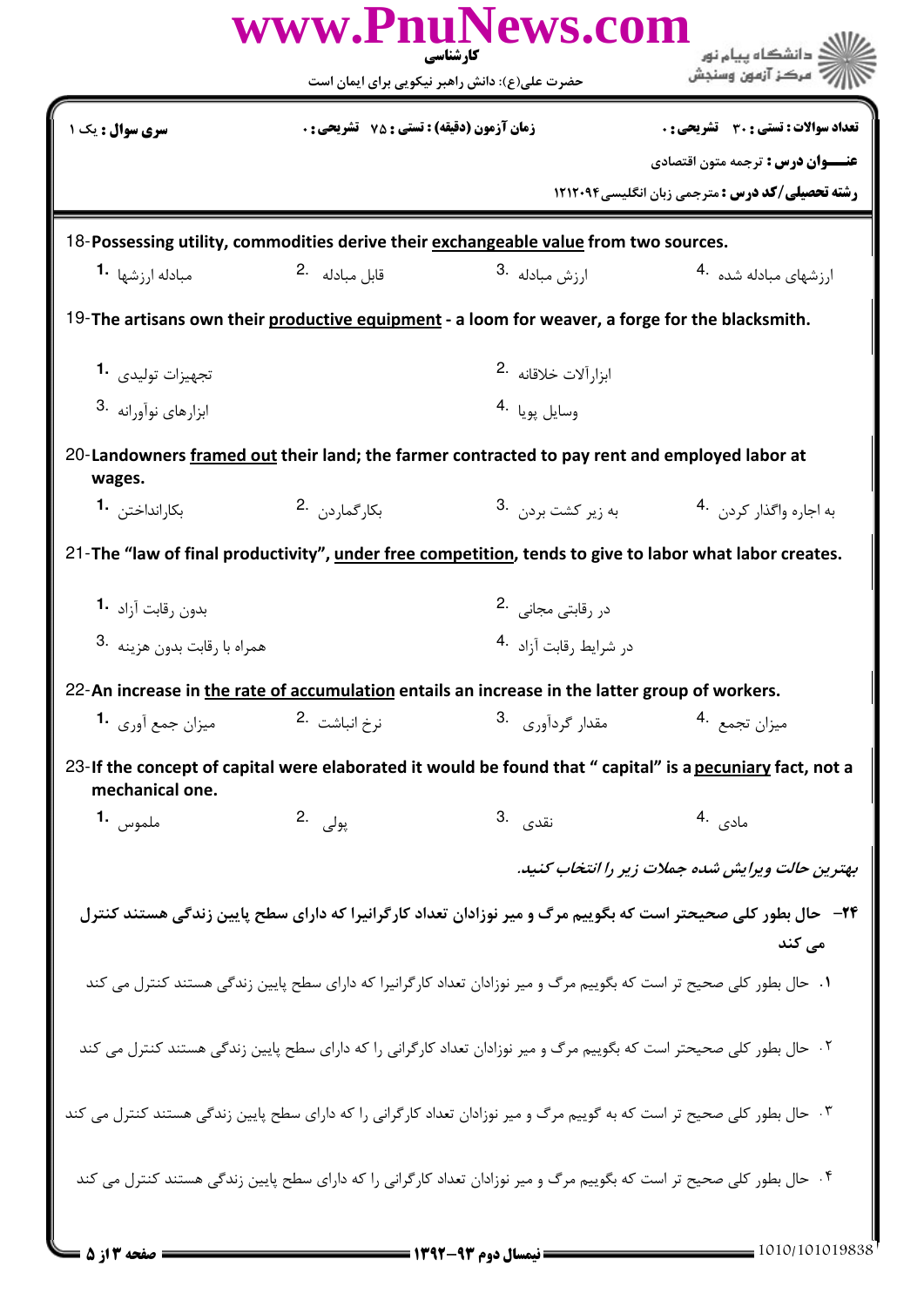

حضرت علي(ع): دانش راهبر نيكويي براي ايمان است

7' مرڪز آزمون وسنڊش

نعداد سوالات : تستي : 30 تشريحي : . زمان آزمون (دقيقه) : تستي : 75 تشريحي : 0 سري سوال : 1 يك

**عنـــوان درس :** ترجمه متون اقتصادي

**رشته تحصیلی/کد درس :** مترجمی زبان انگلیسی1۲۱۲۰۹۴

- ۲۵– اختلاف دو حزب سیاسی درباره بهترین روش یارپرسانی بنقاط رنجور از بی کاری در سایر سیاست های احزاب نیز اثر گذار د.
- ۰۱اختلاف دو حزب سیاسی درباره بهترین روش یاری رسانی به نقاط رنجور از بی کاری در سایر سیاست های احزاب نیز اثر گذارد ۰۲اختلاف دو حزب سیاسی درباره بهترین روش یاری رسانی بنقاط رنجور از بیکاری در سایر سیاست های احزاب نیز اثر گذارد ۰.۳ختلاف دو حزب سیاسی درباره بهترین روش یاریرسانی به نقاط رنجور از بیکاری در سایر سیاست های احزاب نیز اثر گذارد ۰۴ اختلاف دو حزب سیاسی درباره بهترین روش یاری رسانی به نقاط رنجور از بیکاری در سایر سیاست های احزاب نیز اثر گذارد . . .

۲۶– بنابرین ارزشی که کارگر بمواد خام اضافه میکند،به درستی بدو جزء تقسیم می شود

- ا . بنابراین ارزشی که کارگر به مواد خام اضافه می کند،بدرستی به دو جزء تقسیم می شود
	- ۰۲ بنابرین ارزشی که کارگر به مواد خام اضافه میکند،به درستی بدو جزء تقسیم می شود .
	- ۰۳ بنابراین ارزشی که کارگر بمواد خام اضافه میکند،به درستی بدو جزء تقسیم می شود .
		- ۰۴ بنابراین ارزشی که کارگر بمواد خام اضافه میکند،بدرستی بدو جزء تقسیم می شود .

۲۷– ذخایر ارزی اوائل سال جاری حاصل عوائد استراتژی جدید بوده است.

- 1. ذخاير ارزي اوايل سال جاري حاصل عوايد استراتژي جديد بوده است
- ۲. ذخائر ارزی اوائل سال جاری حاصل عوائد استراتژی جدید بوده است .
- ۰۳ ذخایر ارزی اوائل سال جاری حاصل عوائد استراتژی جدید بوده است .
- ۰۴ ذخایر ارزی اوائل سال جاری حاصل عواید استراتژی جدید بوده است .
- ۲۸− بعضی از ناظران میاندیشند که می توان با قبول نوسانپذیری انعطاف پذیر تر برابری تبادل پولها بحران بیلان پرداختها را مقابليه كرد.

ا . بعضي از ناظران مي انديشند كه مي توان با قبول نوسانپذيري انعطاف پذيرتر برابري تبادل پولها بحران بيلان پرداختها را مقابليه كرد

- <sup>۲</sup>۰ بعضي از ناظران مي انديشند كه مي توان با قبول نوسانپذيري انعطاف پذيرتر برابري تبادل پولها بحران بيلان پرداختها را مقابله كرد .
- ۰۳ بعضی از ناظران میاندیشند که می توان با قبول نوسانپذیری انعطاف پذیرتر برابری تبادل پولها بحران بیلان پرداختها را مقابلیه کرد .
- ۴ . بعضي از ناظران مي انديشند كه مي توان با قبول نوسان پذيري انعطاف پذيرتر برابري تبادل پولها بحران بيلان پرداختها را مقابله كرد .